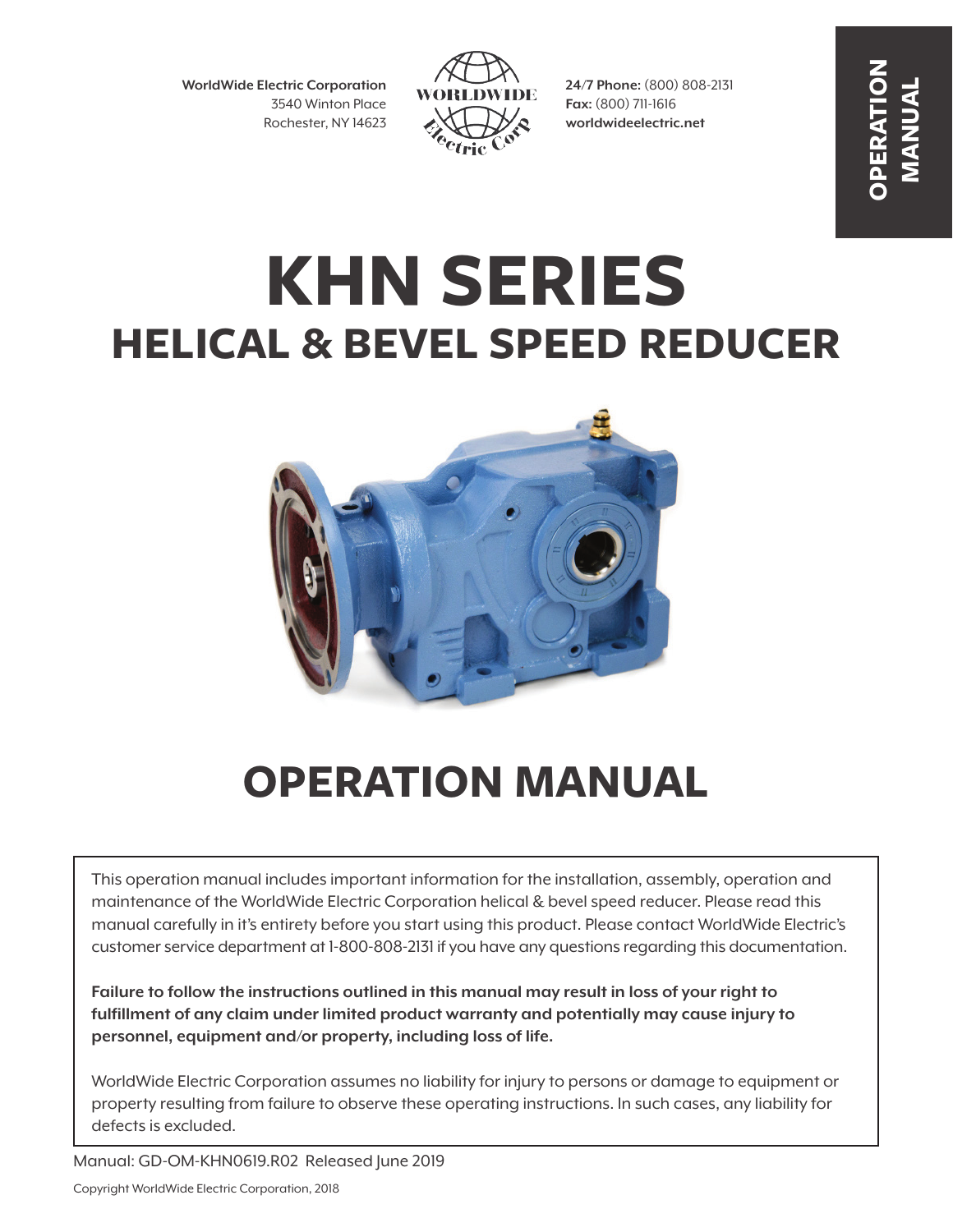#### **Table of Contents**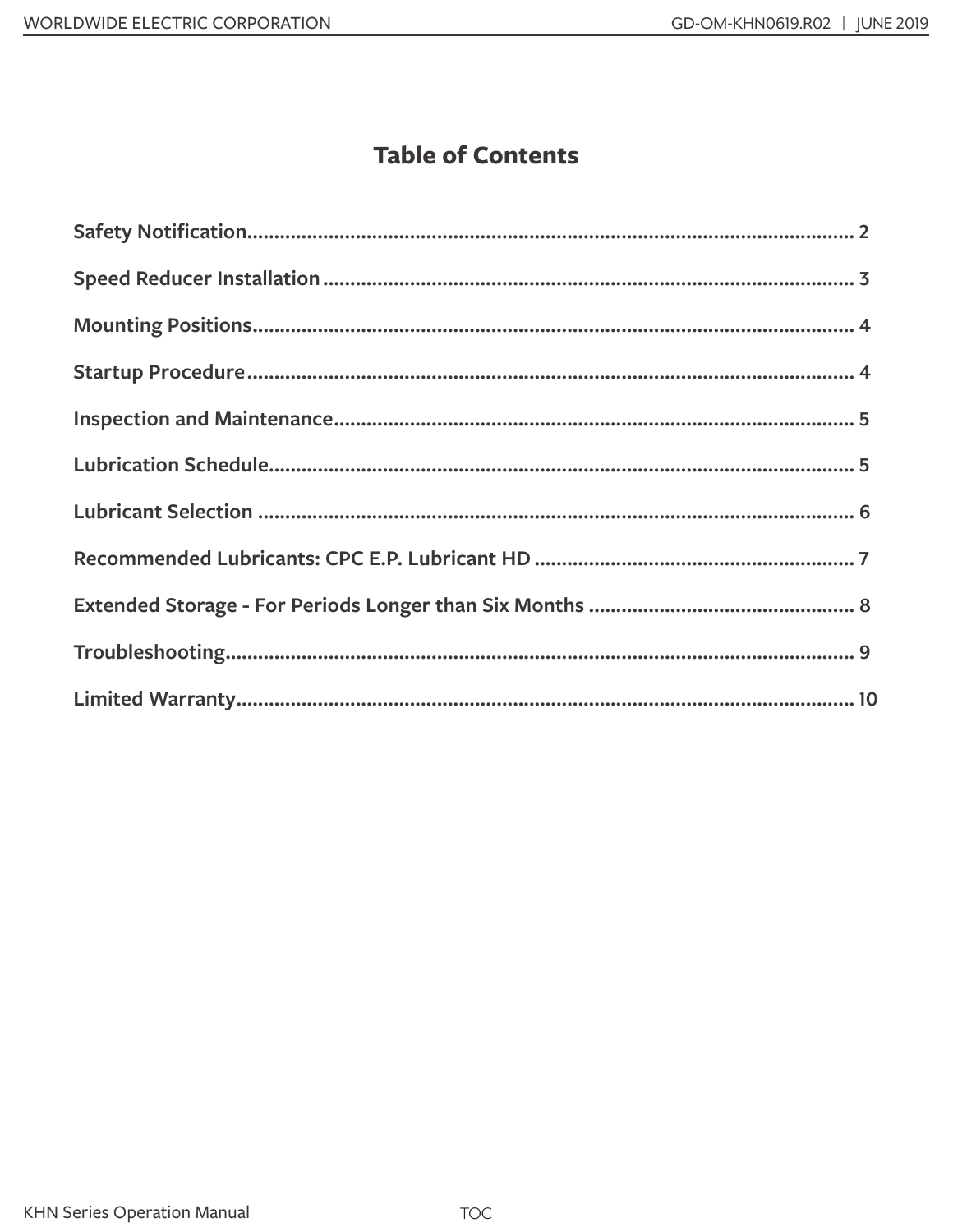#### **Safety Notification**



WARNING: Please read this entire manual before the assembly or operation of this helical & bevel speed reducer to ensure that all safety considerations have been exercised and that care and concern for persons and equipment have been fully understood.



#### WARNING: **FAILURE TO ADHERE TO THE INSTRUCTIONS IN THIS OPERATING MANUAL MAY RESULT IN SEVERE INJURY, INCLUDING DEATH AND DISMEMBERMENT.**

- 1. During the operation of this unit, to avoid harm to personnel, please take all necessary actions to protect personnel from all moving and rotating parts, and high temperature sections. There is a risk of burns caused by hot surfaces when this product is in use. Use properly rated protective gear when working with this unit.
- 2. Only qualified personnel should transport, store, install, assemble, connect, start-up, operate and maintain this unit.
- 3. When you first receive the helical & bevel speed reducer, please immediately inspect the outside packaging. If damage is apparent from shipping and transportation, please refuse shipment from the carrier and contact WorldWide Electric customer service immediately for unit replacement. Never install and operate damaged products.
- 4. Before physically moving the helical & bevel speed reducer, please ensure the lifting hole in the reducer casting has not been compromised during shipment. The lifting hole of this reducer is designed to bear the reducer's own weight. Please do not hang or suspend other items from any part of this unit, including the lifting hole. Before lifting, please make sure the lifting equipment to be used is properly rated for the weight load of this speed reducer.
- 5. Use the speed reducer only for its intended purpose.
- 6. Never operate or energize the unit without the necessary protection covers or housing firmly in place.
- 7. Always remove power to the motor before removal or replacement of the speed reducer.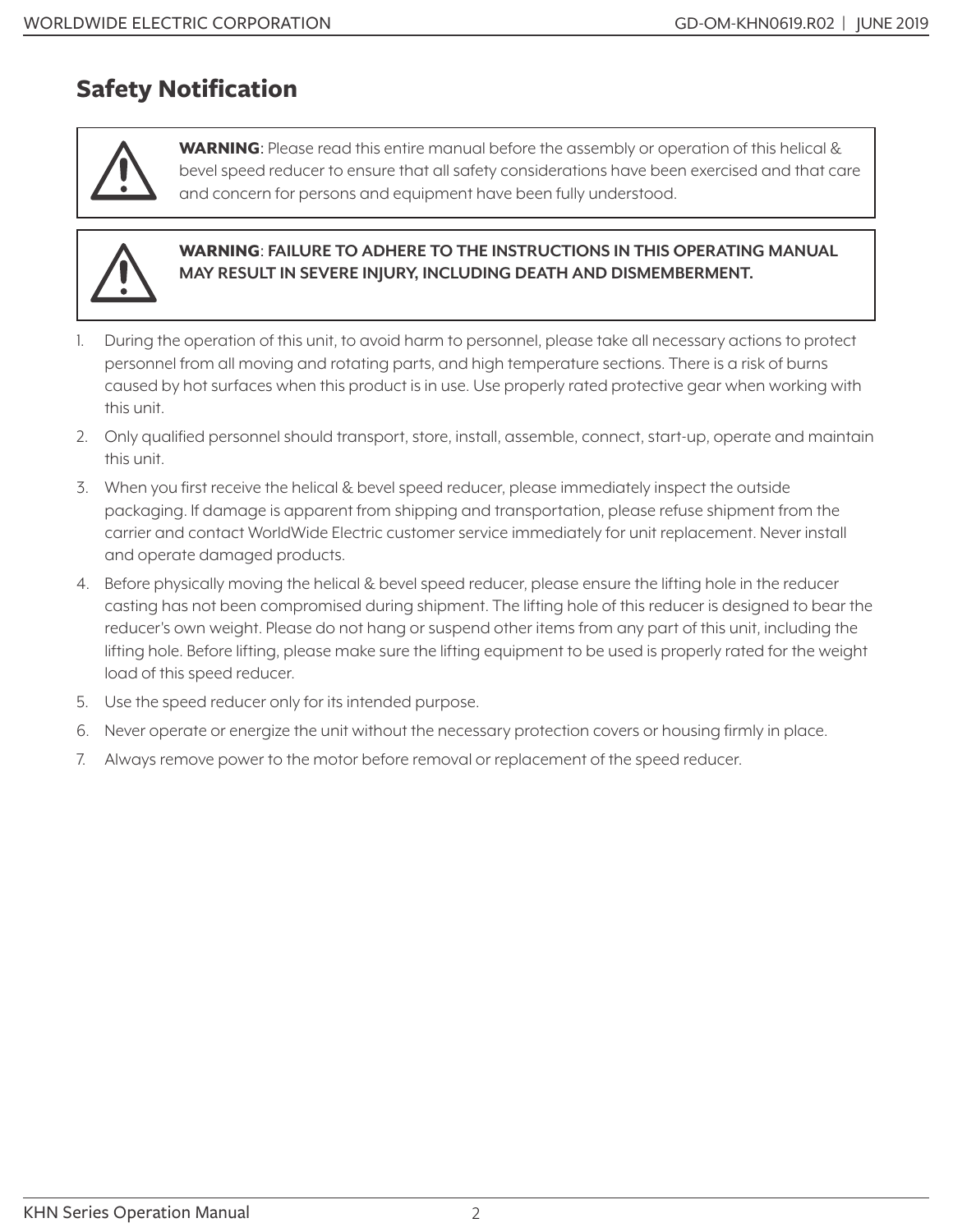## **Speed Reducer Installation**



NOTICE: Improper installation will cause damage to the speed reducer. Please read and familiarize yourself with every step of these installation instructions before beginning the installation process.

- 1. Before installation, please check the input horsepower and ratio and verify that they match the ratings on the punched nameplate of the speed reducer.
- 2. Clean all dirt from the surface of the flange before installation. During cleaning, be careful not to get cleaning solvents on any seals as cleaning solvents may damage the seals and void product limited warranty.
- 3. This speed reducer can be mounted in any of six install positions (M1, M2, M3, M4, M5, M6). Positions M5 and M6 require an oil fill baffle plate, which is preinstalled by the factory and will not affect mounting positions M1-M4. See MOUNTING POSITIONS for the definition of mounting positions M1–M6.
- 4. Install the speed reducer on a flat, stable and rigid foundation for accurate alignment to prevent damage to the reducer housing and the motor. The installation location should provide good air ventilation for the unit and allow for convenient oil filling and draining during unit maintenance. The suggested tolerance of flatness on the base is:

For size 77 or smaller: < 0.1mm/m For size 87 or larger: <0.2mm/m

- 5. Once the reducer is installed, before connecting the motor, turn the input quill of the reducer by hand to ensure it is turning freely and is not in a dead-lock condition.
- 6. WorldWide Electric speed reducers connect with NEMA frame motors using a quill style mount. Paint or spray the motor shaft with anti-seize compound before inserting the motor shaft into the speed reducer input quill. **NOTE:** on some reducers, the flange size will extend below the base of the speed reducer.
- 7. Once the motor and speed reducer are connected, run a no-load test on the motor and the speed reducer. Correct any abnormalities regarding misalignment before connecting the gearbox load and beginning regular operation.
- 8. To prevent the factory filled oil lubricant from splashing out during transportation, the brass vent breather plug has a rubber ring installed. Remove the rubber ring from the brass vent breather plug before start-up. This will allow the speed reducer to breathe to atmosphere and is necessary to ensure proper operation and prevent overheating.
- 9. To avoid an overload on the bearings of the output shaft, please refer to the overhung load (OHL) ratings in the catalog and ensure the reducer is sized properly for the overhung load.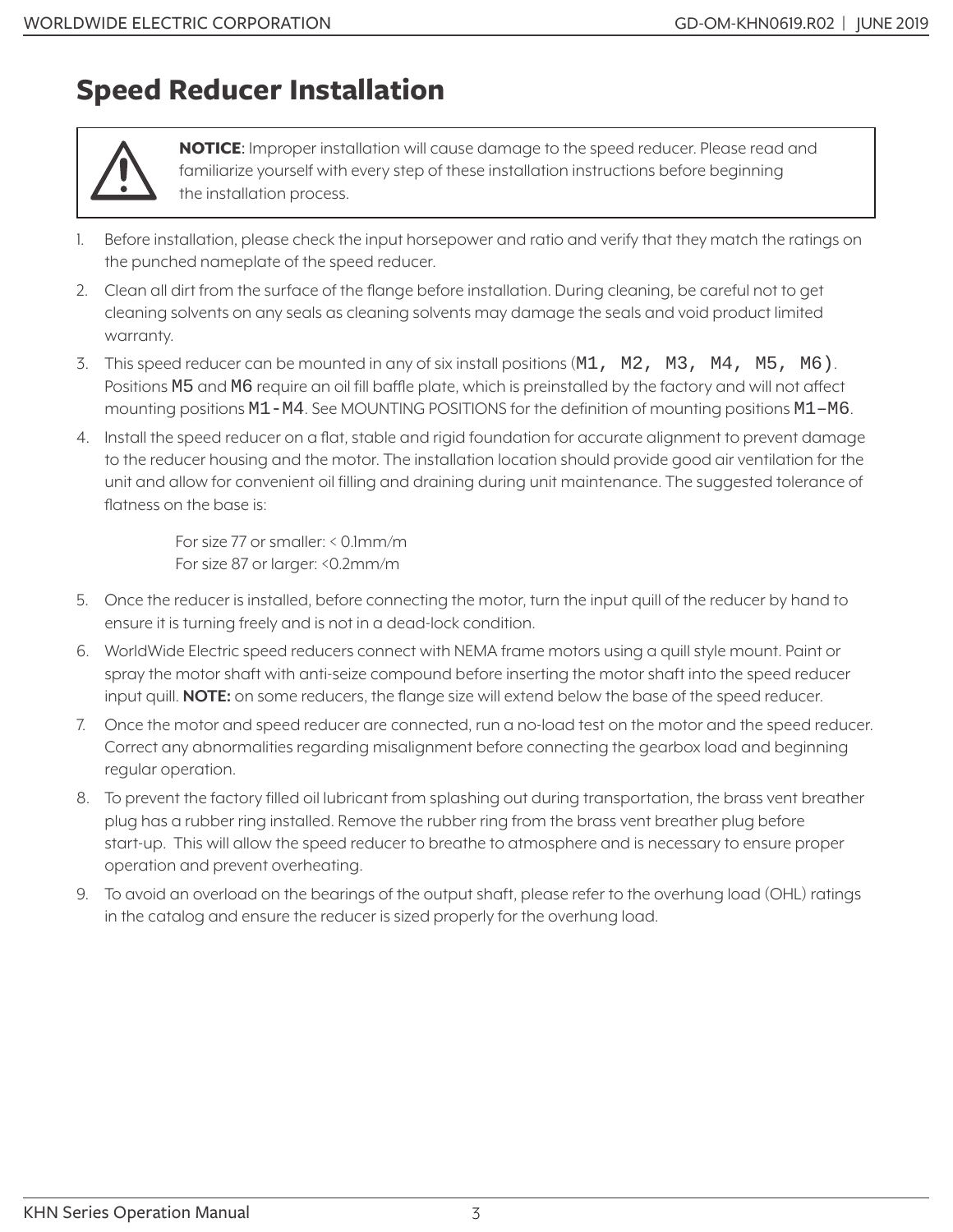# **Mounting Positions**



## **Startup Procedure**

- 1. **Check reducer oil level before starting up.** Please refer to the lubrication section on the next page for further introductions on proper unit lubrication. Unit lubrication requirements vary depending on mounting positions.
- 2. Run In Procedure This helical & bevel speed reducer **does not require** a run in procedure; however, the oil should be changed after the first 500 hours of operation.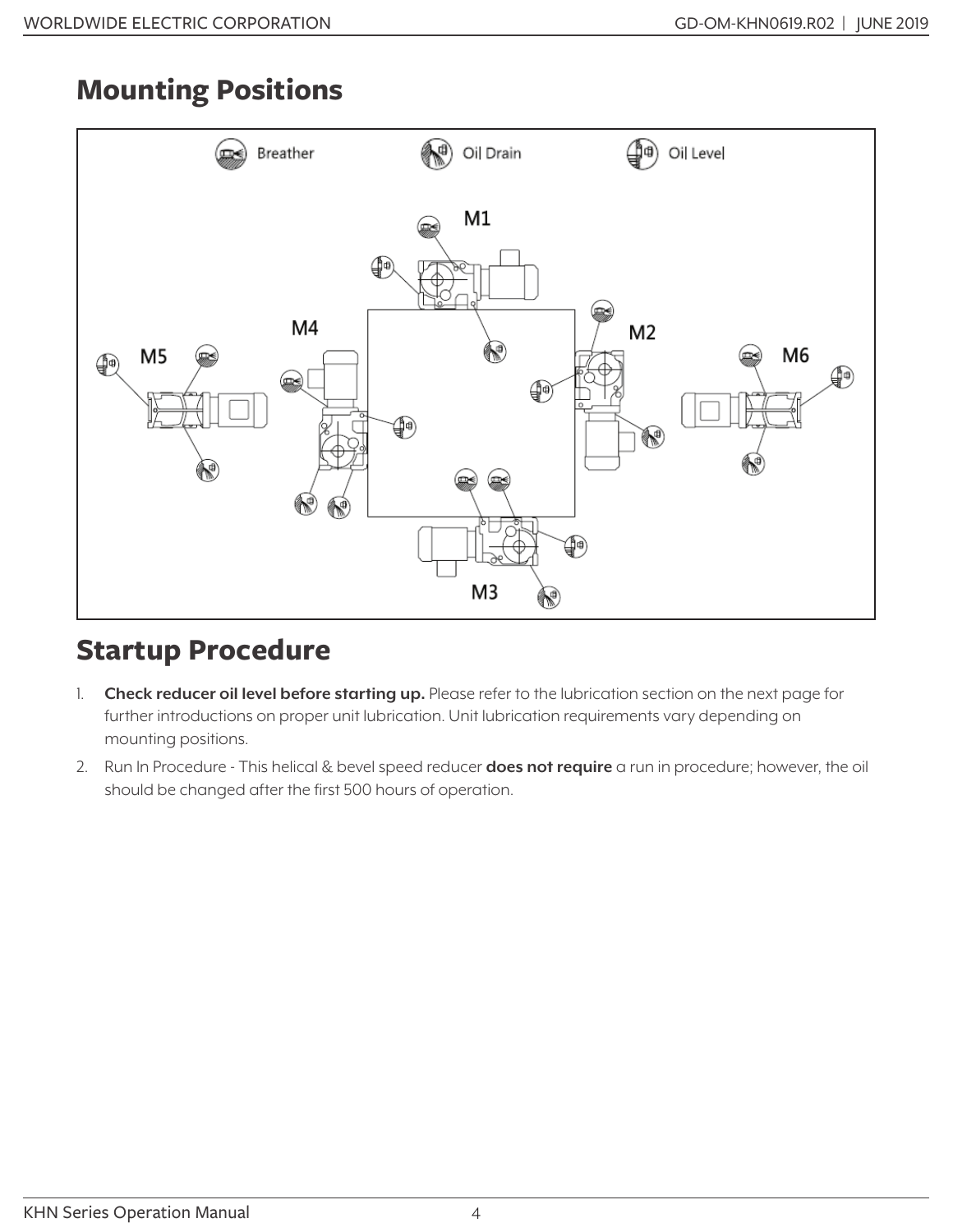### **Inspection and Maintenance**

NOTICE: To ensure proper operation, please check oil quality and perform oil changes regularly.

- 1. Change the oil after the first 500 hours of use; subsequent oil changes are needed every 2,500 hours of operation. Regular checks on oil level and conditions are recommended on a more frequent basis.
- 2. Regularly inspect all seals for leaks. If leaks are present, discontinue use until seals have been replaced.
- 3. During regular operation, check for noise. Noise coming from the unit may indicate a broken bearing. Discontinue use until bearings have been replaced.
- 4. Regularly check the brass breather vent holes of the speed reducer and ensure sure all openings are free of clogs and debris. The exterior of the inline speed reducer should be kept clean. The unit housing dissipates heat and must be kept free of debris to reduce heat buildup.
- 5. Check installation bolts regularly and tighten as required.
- 6. Any replacement parts used should be equivalent to the original factory standards. When replacement parts are used, a running test should be conducted without load before the unit is returned to full operation.
- 7. **This equipment requires regular maintenance.** Keep a log of oil changes and bolt tightening. Log any equipment issues and all corrective actions taken for warranty records.

# **Lubrication Schedule**

1. All WorldWide Electric helical & bevel speed reducers arrive filled with the proper quantity lubricant for an M1 mounting position. If it is necessary to change the reducer mounting position, move the brass vent plug, oil gauge and drain plug to the correct position and fill or decrease the quantity of oil to the correct fill level specifications. The brass vent breather plug should always be located at the highest point above the oil fill level.



**NOTICE:** Failure to move the brass breather plug to the correct position for the selected mounting position may result in overheating of the unit, potentially causing damage to seals and bearings, and leading to leaks and eventual product failure.

- 2. A certain brand and specification of oil is required and unique to a particular helical & bevel speed reducer. Do not mix different brands or specifications of oils. Oil suggestions for WorldWide Electric units are shown on page 6.
- 3. Before replacing existing oil, completely flush and drain the interior of the reducer.
- 4. During the operation, if the unit heats up over 80°C or if any abnormal noise occurs, please shut down the unit immediately. Check for proper oil fill, oil type, leaking seals and broken bearings and fix or replace as necessary before restarting the unit again. Do not run the unit if problems exist.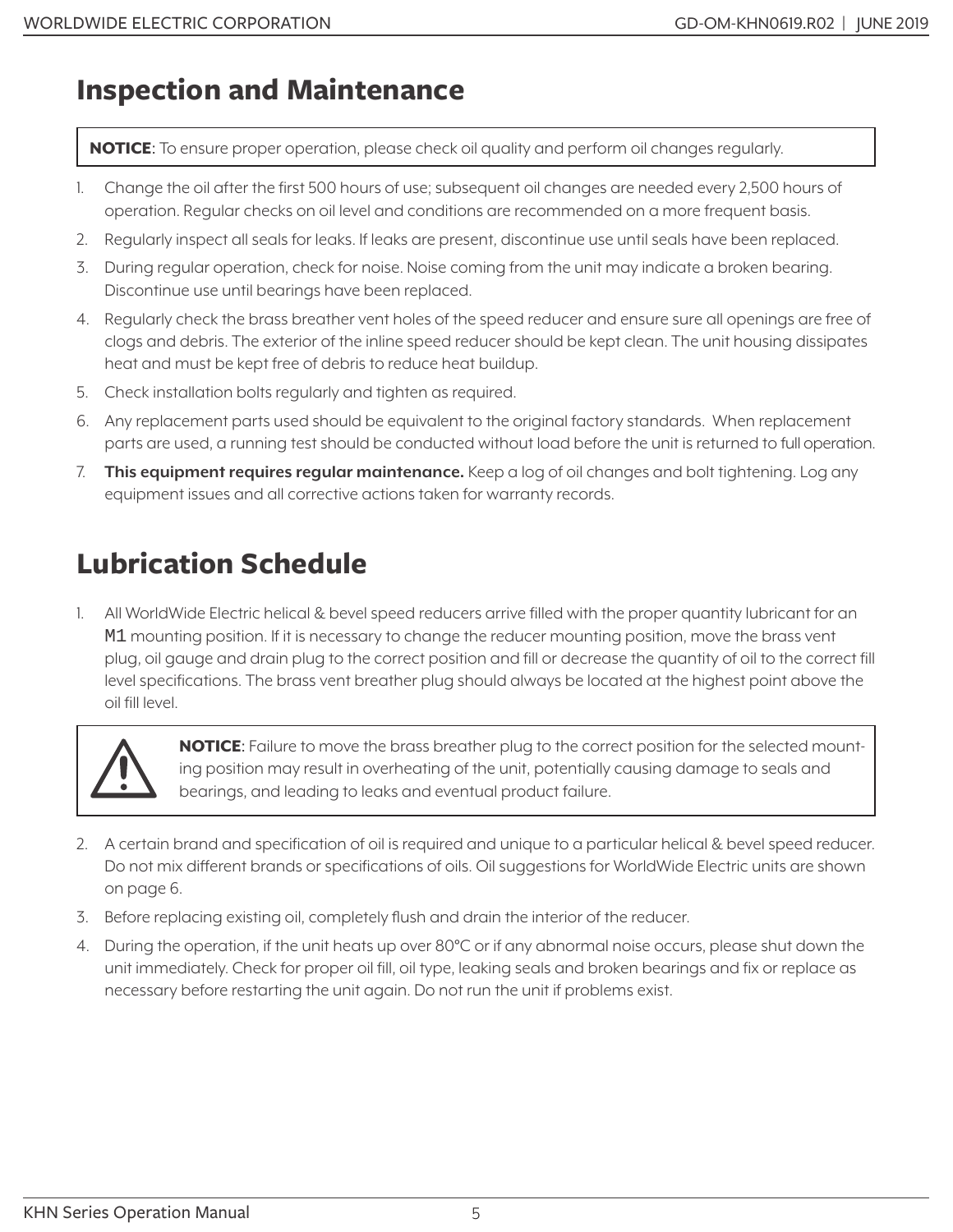# **Lubricant Selection**

| <b>STANDARD LOAD, 1750 RPM INPUT</b> |            |               |               |              |  |  |
|--------------------------------------|------------|---------------|---------------|--------------|--|--|
| Temperature (Deg C)                  | <b>CPC</b> | <b>ISO VG</b> | <b>Mobil</b>  | <b>Shell</b> |  |  |
| $-30$ to $-15$                       | HD 100     | VG 100        | Mobilgear 627 | Omala 100    |  |  |
| $-15$ to $-3$                        | HD 150     | VG 150        | Mobilgear 629 | Omala 150    |  |  |
| $-3$ to 23                           | HD 220     | VG 220        | Mobilgear 630 | Omala 220    |  |  |
| 23 to 40                             | HD 320     | VG 320        | Mobilgear 632 | Omala 320    |  |  |
| 40 to 80                             | HD 460     | VG 460        | Mobilgear 634 | Omala 460    |  |  |

#### HEAVY LOAD, 1750 RPM INPUT

| Temperature (Deg C) | <b>CPC</b> | <b>ISO VG</b> | <b>Mobil</b>  | <b>Shell</b> |
|---------------------|------------|---------------|---------------|--------------|
| $-30$ to $-15$      | HD 150     | VG 150        | Mobilgear 629 | Omala 150    |
| $-15$ to $-3$       | HD 220     | VG 220        | Mobilgear 630 | Omala 220    |
| $-3$ to 23          | HD 320     | VG 320        | Mobilgear 632 | Omala 320    |
| 23 to 40            | HD 460     | VG 460        | Mobilgear 634 | Omala 460    |
| 40 to 80            | HD 680     | VG 680        | Mobilgear 636 | Omala 680    |

NOTE: On **Standard Loads** with output speeds > 100 RPM, please use CPC HD-220 E.P. lubricant or equivalent. On **Heavy Loads** with output speeds < 100 RPM, please use CPC HD-320 E.P. lubricant or equivalent.

| <b>LUBRICANT</b> (unit: liter) |      |                 |      |      |       |       |       |
|--------------------------------|------|-----------------|------|------|-------|-------|-------|
|                                |      | <b>Box Size</b> |      |      |       |       |       |
| <b>Position</b>                | 37   | 47              | 67   | 77   | 87    | 97    | 107   |
| M1                             | 0.50 | 0.80            | 1.10 | 2.10 | 3.70  | 7.00  | 10.00 |
| M <sub>2</sub>                 | 1.00 | 1.30            | 2.40 | 4.10 | 8.20  | 14.70 | 20.50 |
| M3                             | 1.00 | 1.60            | 2.70 | 4.60 | 8.80  | 15.70 | 24.00 |
| М4                             | 1.40 | 2.15            | 3.70 | 5.90 | 11.10 | 20.00 | 32.40 |
| M5                             | 1.00 | 1.60            | 2.60 | 4.40 | 8.00  | 15.70 | 24.00 |
| M6                             | 1.00 | 1.60            | 2.60 | 4.40 | 8.00  | 15.70 | 24.00 |

NOTE: Units ship from the factory prefilled with HD320 mineral oil for an M1 mounting position. Operator must add or take away oil if alternative mounting positions are required. Recommended oil fill volumes are shown in the table above, but these values are estimates and should not be used exclusively to correctly set the reducer oil level – **ALWAYS** fill the reducer to the correct oil level plug and recheck after one (1) week of use.

NOTE: For more information, including oil drain / fill / gauge plug locations please refer to manual GD-LS-KHN0418.R01, available at the WorldWide Electric website: **wwec.co/KHN-LS**, or scan the QR code to the right.

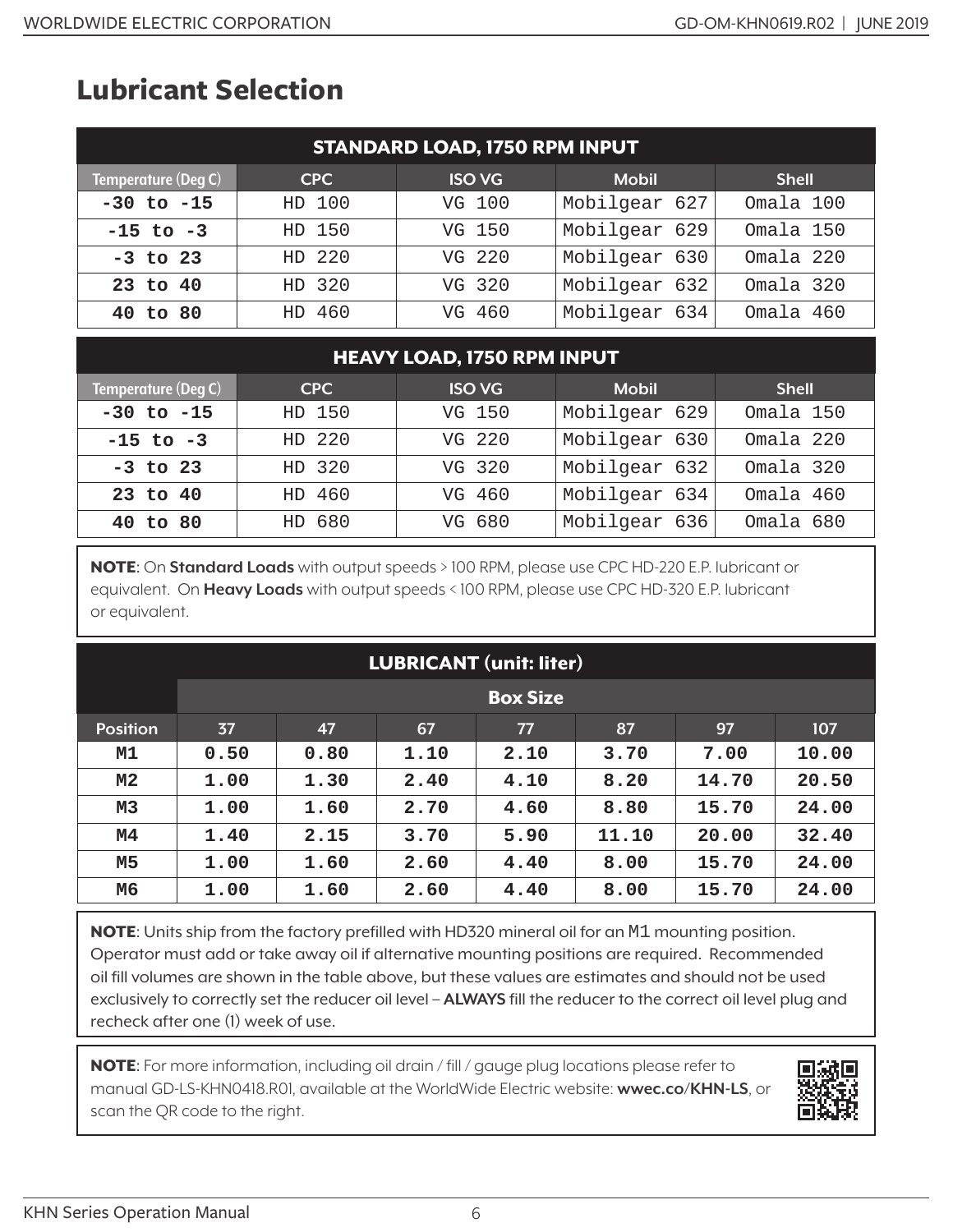### **Recommended Lubricants: CPC E.P. Lubricant HD**

NOTE: Units ship from the factory filled with CPC E.P. Lubricant HD. More information about CPC Lubricants is available below.

CPC E.P. Lubricants HD are engineered for exceptional metal surface adhesion and are formulated from highly refined base oils and special additives, including EP (extreme pressure) additives, anti-oxidation, anti-rust, anti-foamers, and more. CPC Lubricants also contain sulfur-phosphorus EP additives to form tenacious oil film on metal surfaces that can endure high E.P. and vibration load to prevent gear surface overheating and premature, excessive wear. These oils pass FZG gear test (DIN 51354) with pass load stage 12+.

These oils possess excellent oxidative stability, and effectively prevent gum formation and oil degradation for extended service. Suitable for lubrication of heavily loaded bearings and gears.

CPC E.P. Lubricants are available in three packages:

- Bulk (HD320, HD460, and HD680)
- 200 liter drum
- 19 liter pail (HD150, HD220, HD320 and HD460)

| <b>CPC E.P. LUBRICANT HD DATA</b> |                  |             |              |         |         |         |         |         |
|-----------------------------------|------------------|-------------|--------------|---------|---------|---------|---------|---------|
| <b>Grade Number</b>               | HD32             | <b>HD68</b> | <b>HD100</b> | HD150   | HD220   | HD320   | HD460   | HD680   |
| Gravity API, 15.6°C               | 30.4             | 28.5        | 27.8         | 27.1    | 26.5    | 25.9    | 25.3    | 24.4    |
| Viscosity, Kin. cSt @40°C         | 31.15            | 67.2        | 98.1         | 143.6   | 212.2   | 310.5   | 440.4   | 656.2   |
| @100°C                            | 5.26             | 8.62        | 11.16        | 14.38   | 18.59   | 23.70   | 29.80   | 38.68   |
| <b>Viscosity Index</b>            | 99               | 99          | 99           | 98      | 97      | 96      | 96      | 96      |
| Pour Point °C                     | -18              | -18         | -18          | -18     | -18     | $-18$   | -18     | $-12$   |
| Flash Point, COC, °C              | 224              | 240         | 256          | 264     | 278     | 290     | 310     | 316     |
| Color, D1500                      | L <sub>3.0</sub> | 3.0         | L4.0         | 4.0     | L4.5    | 4.5     | 4.5     | L5.0    |
| TAN, mgKOH/g                      | 0.75             | 0.75        | 0.75         | 0.75    | 0.75    | 0.75    | 0.75    | 0.75    |
| Timken EP, OK Load, Lbs           | 65               | 65          | 65           | 65      | 65      | 65      | 65      | 70      |
| Carbon Residue, Rams, %           | 0.25             | 0.27        | 0.34         | 0.40    | 0.45    | 0.51    | 0.56    | 0.64    |
| Sulfated Ash, %                   | 0.04             | 0.04        | 0.04         | 0.04    | 0.04    | 0.04    | 0.04    | 0.04    |
| <b>Product Number</b>             | LA82032          | LA82068     | LA82100      | LA82150 | LS82220 | LS82320 | LS82460 | LS82680 |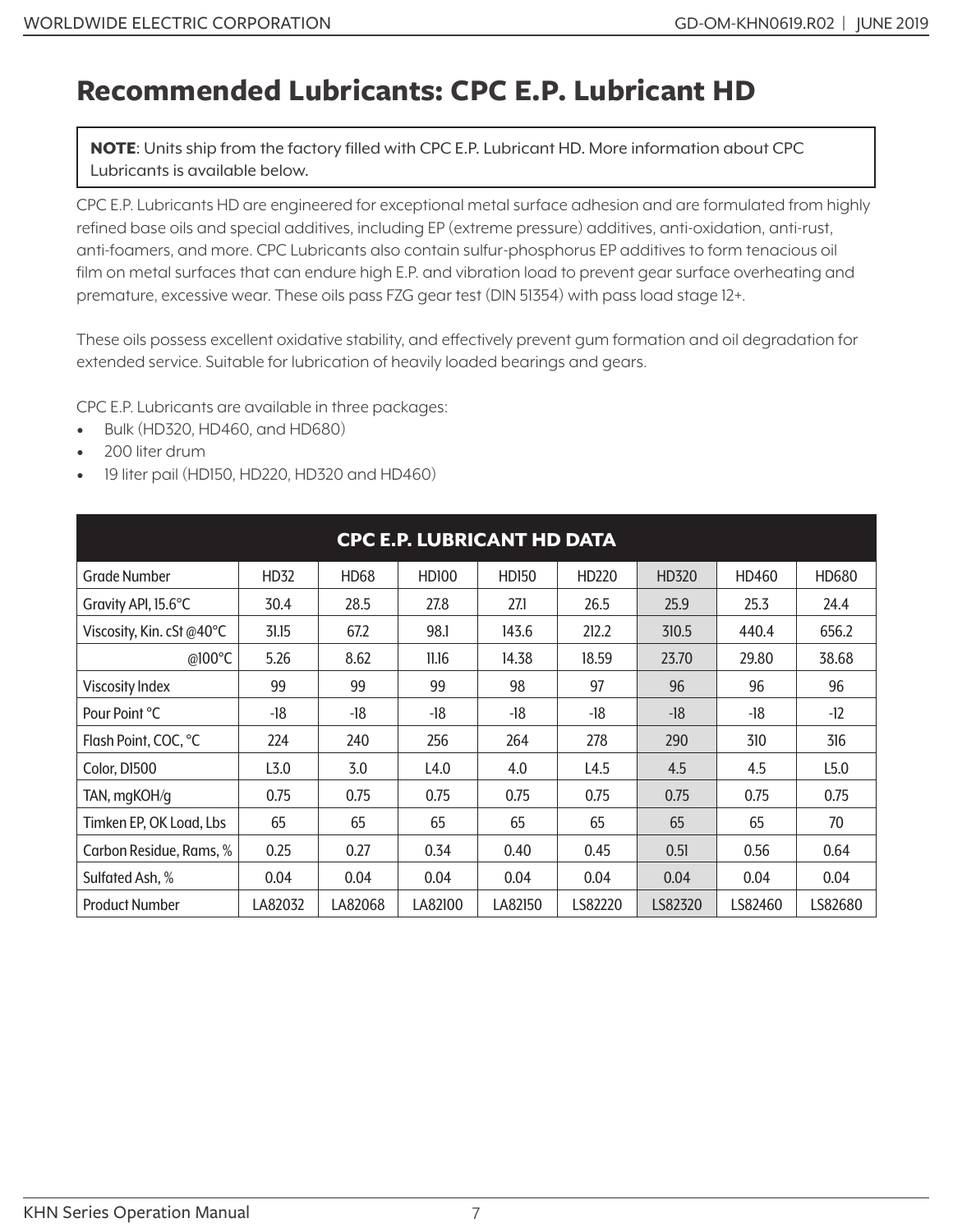### **Extended Storage - For Periods Longer than Six Months**



NOTICE: If the speed reducer will not be installed immediately and will be in storage for a period of time that exceeds six months, follow these specific special storage requirements, as outlined below.

- 1. If it is known in advance of placing an order that the reducer unit will be stored for an extended period, please notify WorldWide Electric prior to order placement. WorldWide Electric can arrange to have units shipped with special corrosion inhibitors and special packaging for long-term storage. If long-term storage preparation from WorldWide Electric is not an option, or preparation must be handled after delivery, apply anti-corrosion inhibitors on all non-coated parts, including the input shaft, output shaft, flange, and foot mounts. **All units placed in long term storage, regardless of who prepared the units, should be stored under a waterproof cover and care should be taken to keep the units free of dust and debris.**
- 2. Units should be stored in a dry, dust free environment. Avoid exposing the units to sunlight during storage. Keep the units away from humidity and heat sources.
- 3. All units should be stored in a temperature-controlled environment, between 5 degrees and 40 degrees Celsius.
- 4. If the storage time exceeds 2 years, units must be examined carefully before use. Examine units for rust. *Do not place units with rust present into operation.* Check all bearings, seals, oil fill levels and oil specifications before use. Refer to the Lubrication section (page 4) of this manual for proper oil specifications. Contact WorldWide Electric if new replacement parts are required to restore the unit to original condition.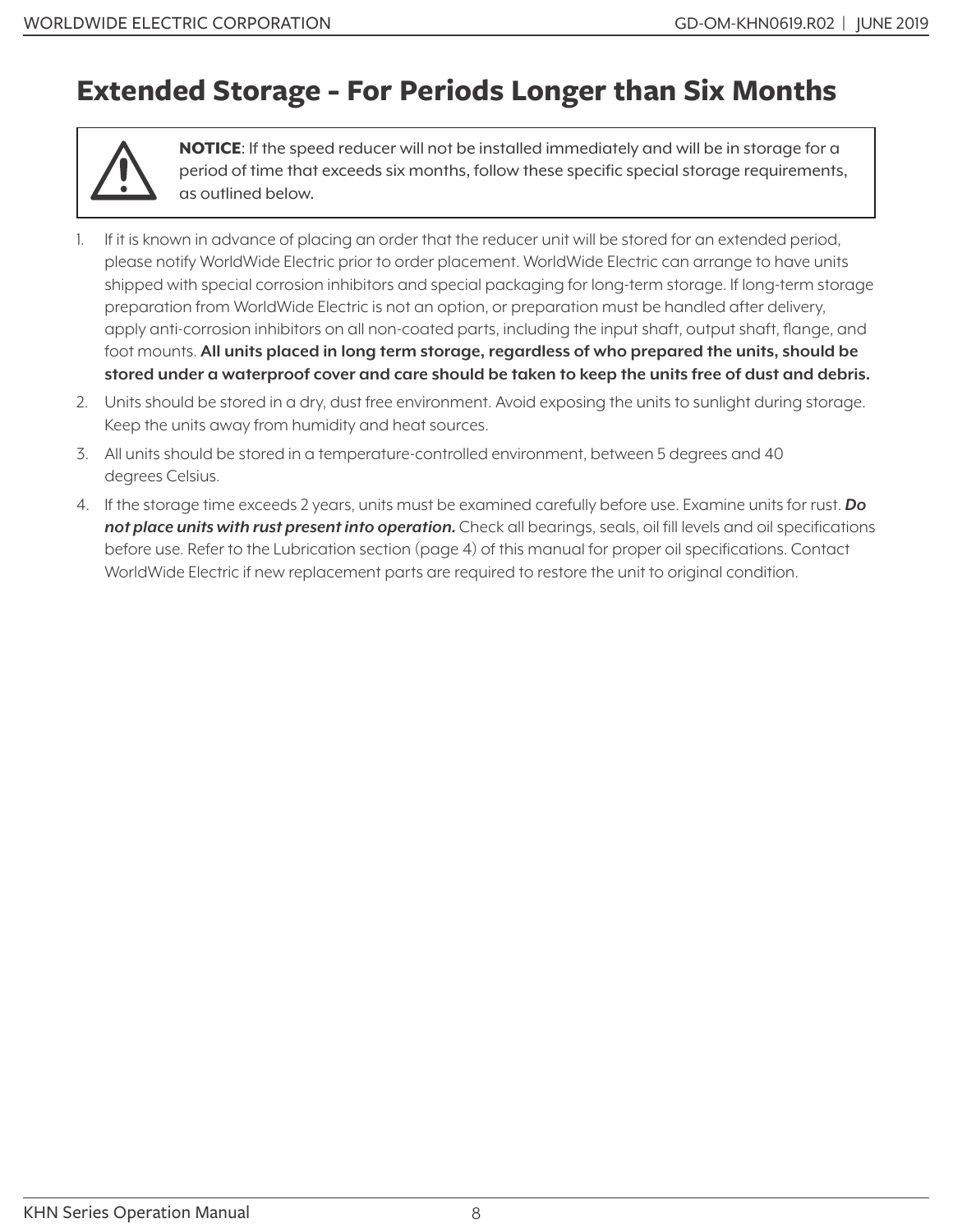# **Troubleshooting**

| <b>Problem</b>                                           | <b>Cause</b>                                                                                                                                                                                                                                      | <b>Remedy</b>                                                                                                                                                                                        |  |  |
|----------------------------------------------------------|---------------------------------------------------------------------------------------------------------------------------------------------------------------------------------------------------------------------------------------------------|------------------------------------------------------------------------------------------------------------------------------------------------------------------------------------------------------|--|--|
| Overheating                                              | Overload<br>1.<br>2.<br>Lubricant oil overfill or shortage<br>Improper lubricant oil<br>3.<br>Extra friction on oil seal (lack of<br>4.<br>lubricant)                                                                                             | Adjust to proper loading<br>1.<br>Add or remove lubricant to the<br>2.<br>level of oil gauge<br>Change lubricant oil to proper oil<br>3.<br>Apply oil at the oil seal<br>4.                          |  |  |
| <b>Noise</b>                                             | Consistent noise<br>1.<br>• improper gear contact<br>• bearing damaged<br>Screaming noise<br>2.<br>• bearing gap too small<br>· lubricant oil shortage<br>Inconsistent noise<br>$\overline{3}$ .<br>· debris object inserted<br>• bearing damaged | Repair gears or replace bearing<br>1.<br>Replace bearing or replace oil<br>2.<br>lubricants to proper<br>specification level<br>Remove debris & replace<br>3.<br>lubricant oil or<br>replace bearing |  |  |
| <b>Vibration</b>                                         | Gear wear<br>1.<br>2.<br>Debris inside<br>Bearing worn out or otherwise<br>3.<br>damaged<br><b>Bolt loose</b><br>4.                                                                                                                               | Replace gear<br>1.<br>Remove debris & replace<br>2.<br>lubricant oil<br>3.<br>Replace bearing<br>Tighten bolt<br>4.                                                                                  |  |  |
| <b>Oil Leakage</b>                                       | Oil seal damage<br>1.<br>Gasket damage<br>2.<br>Loose drain plug<br>3.<br>Loose covers or flange<br>4.                                                                                                                                            | Replace oil seal<br>1.<br>Replace gasket<br>2.<br>Tighten drain plug<br>3.<br>Tighten bolts<br>4.                                                                                                    |  |  |
| <b>Input and Output</b><br><b>Shaft Failure</b>          | Gear-bound caused by overheat<br>1.<br>2.<br>Bearing damage<br>3.<br>Debris between gears                                                                                                                                                         | Adjust or replace gears<br>L.<br>2.<br>Replace bearing<br>Remove debris, clean inside,<br>3.<br>replace lubricant oil                                                                                |  |  |
| <b>Input Shaft Fails to</b><br><b>Drive Output Shaft</b> | Gear wear<br>l.<br>Damage to key connecting gear<br>2.<br>and output shaft<br>Input shaft broken<br>3.<br>Output shaft broken<br>4.                                                                                                               | Replace gears<br>1.<br>Replace key<br>2.<br>Replace input shaft<br>3.<br>Replace output shaft<br>4.                                                                                                  |  |  |
| <b>Gear Worn Out</b>                                     | Overload<br>1.<br>Improper lubricant oil<br>2.<br>Insufficient lubricant oil<br>3.<br>Excessive ambient temperature<br>4.                                                                                                                         | Adjust to proper loading<br>1.<br>Change to proper lubricant oil<br>2.<br>Refill lubricant oil<br>3.<br>Improve ventilation<br>4.                                                                    |  |  |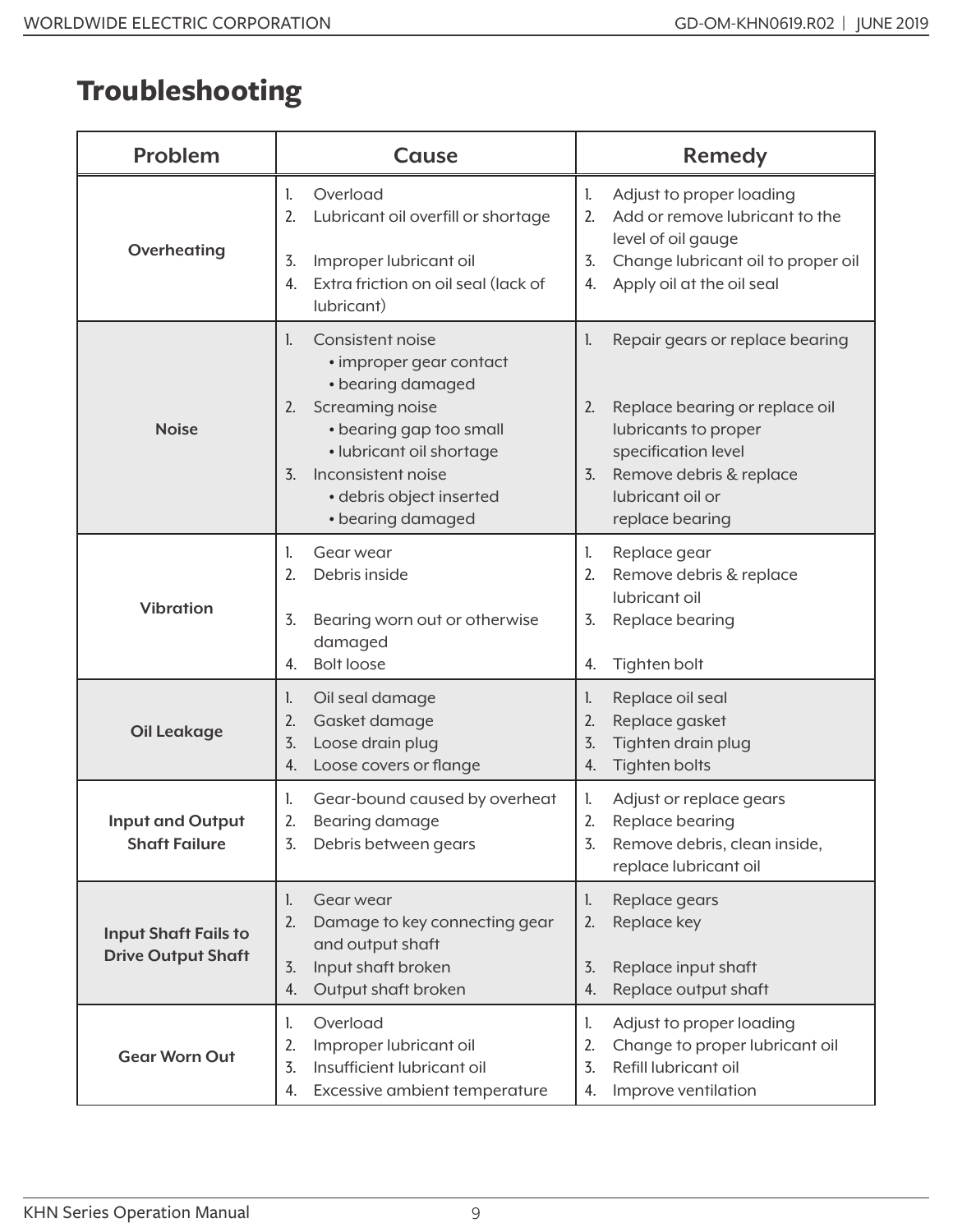# **Limited Warranty**

WorldWide Electric Corporation (The Company) warranties its helical & bevel (KHN series) speed reducer to be free from defects in materials or workmanship to the original purchaser for a period of two years from the date of sale (invoice).

For this warranty to be effective, this product must be installed, used and maintained by the original purchaser in accordance with good industry standards. The warranty does not cover normal wear, tear and erosion from use, misuse, abuse or corrosion.

In the event of failure, it shall be the responsibility of the original purchaser to notify The Company either in writing or by telephone to make arrangements for correction of the problem. The purchaser shall be responsible for transportation charges connected with the return, exchange or repair of parts. Returns found defective upon inspection by our warranty department or authorized warranty service agent will be replaced free of charge.

The Company shall not be liable for any labor cost connected with the replacement of the equipment, the replacement of the parts or adjustments to the equipment by the purchaser or their contractor without the Company's prior written approval.

The Company, as exclusive remedy under this warranty, shall at it's option repair or replace defective items or, if agreed upon, refund the purchase price less reasonable allowance for depreciation in exchange for the product.

THE COMPANY MAKES NO OTHER WARRANTIES AND ALL IMPLIED OR EXPRESSED WARRANTIES AND REPRESENTATIONS, EXCEPT THAT OF TITLE, ARE DISCLAIMED. ALL IMPLIED WARRANTIES INCLUDING MERCHANTABILITY AND FITNESS FOR A PARTICULAR PURPOSE OR USE BUT NOT LIMITED TO JUST THOSE THAT ARE DISCLAIMED. LIABILITY FOR CONSEQUENTIAL, INCIDENTAL OR SPECIAL DAMAGES AND LOSSES UNDER ANY AND ALL WARRANTIES WHETHER IN CONTACT, TORT OR OTHERWISE, ARE EXCLUDED TO THE EXTENT EXCLUSION IS PERMITTED BY LAW.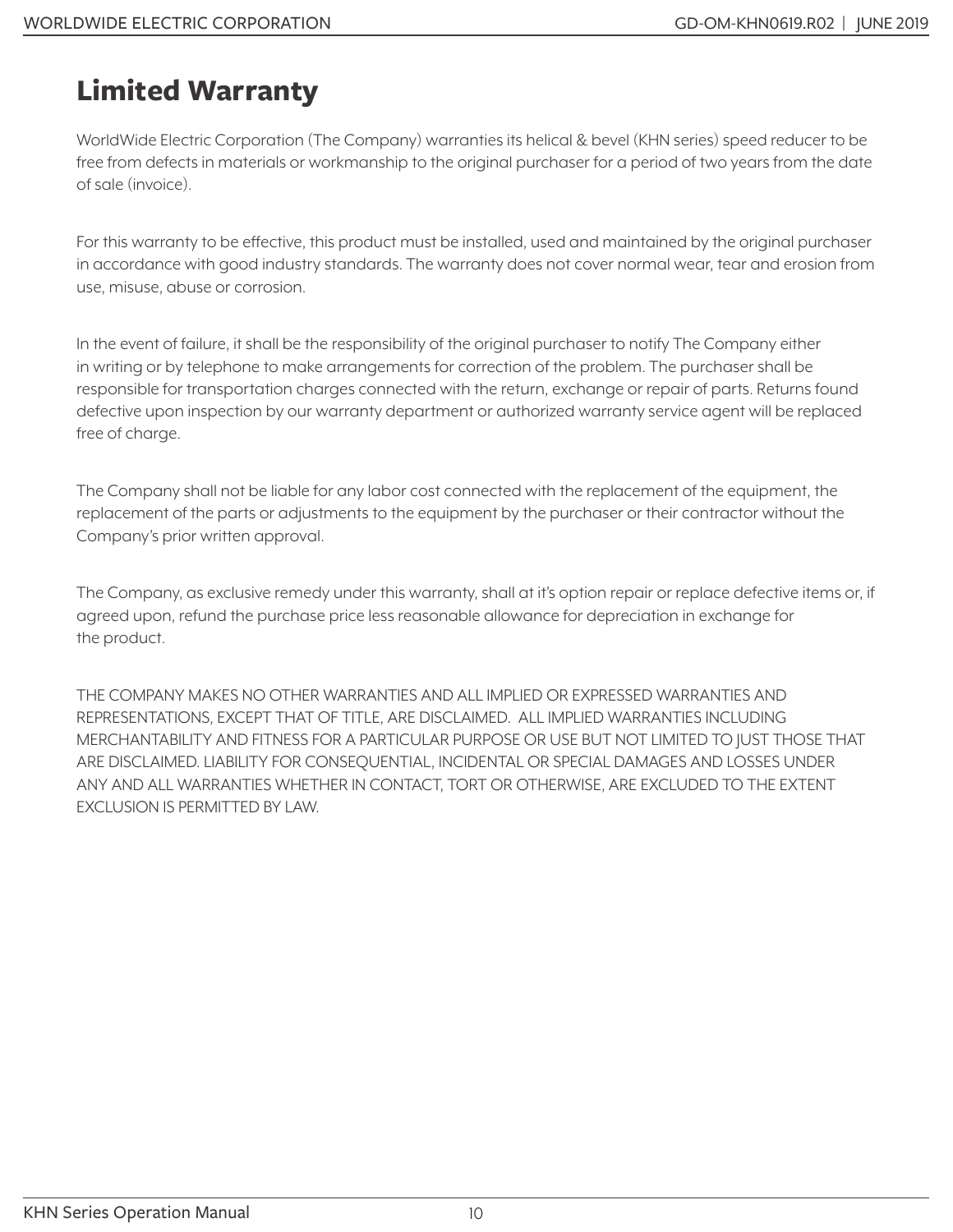#### **Notes**